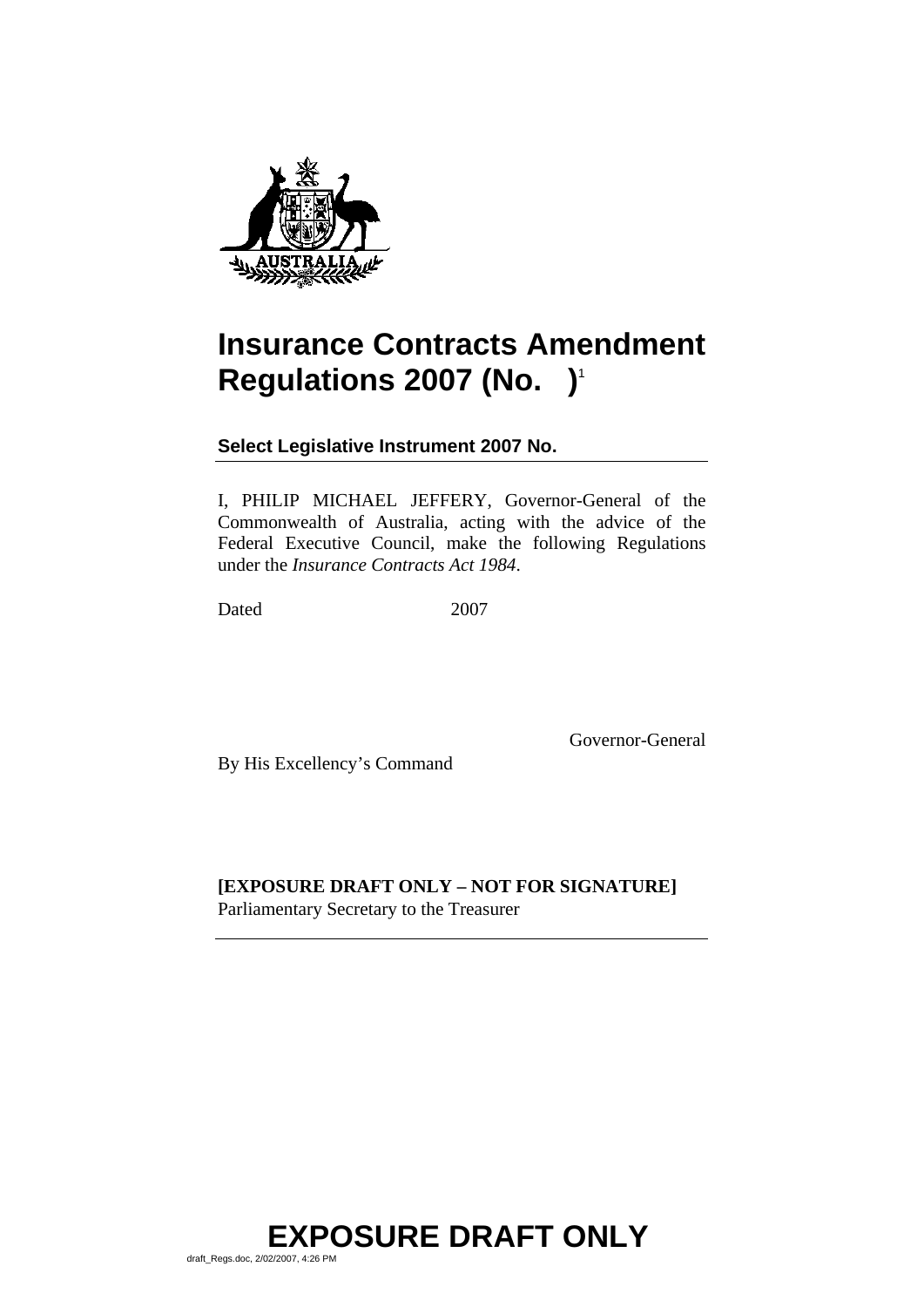## **1 Name of Regulations**

 These Regulations are the *[Insurance Contracts Amendment](#page-0-1)  [Regulations 2007 \(No. \)](#page-0-1)*.

### **2 Commencement**

These Regulations commence as follows:

- (a) on the day after these Regulations are registered regulations 1 to 4 and Schedule 1;
- (b) on the commencement of Schedule 2 to the *Insurance Contracts Amendment Act 2006* — Schedule 2;
- (c) on the commencement of Schedule 4 to the *Insurance Contracts Amendment Act 2006* — Schedule 3.

### **3 Amendment of** *Insurance Contracts Regulations 1985*

 Schedules 1, 2 and 3 amend the *Insurance Contracts Regulations 1985*.

## **4 Transitional**

- (1) The amendment made by item [5] of Schedule 1 applies in relation to a contract of insurance entered into on or after the commencement of the item.
- (2) The amendments made by Schedule 3 apply in relation to a contract of insurance entered into on or after the commencement of Schedule 3.

2 *Insurance Contracts Amendment Regulations X2007X (No. )* 

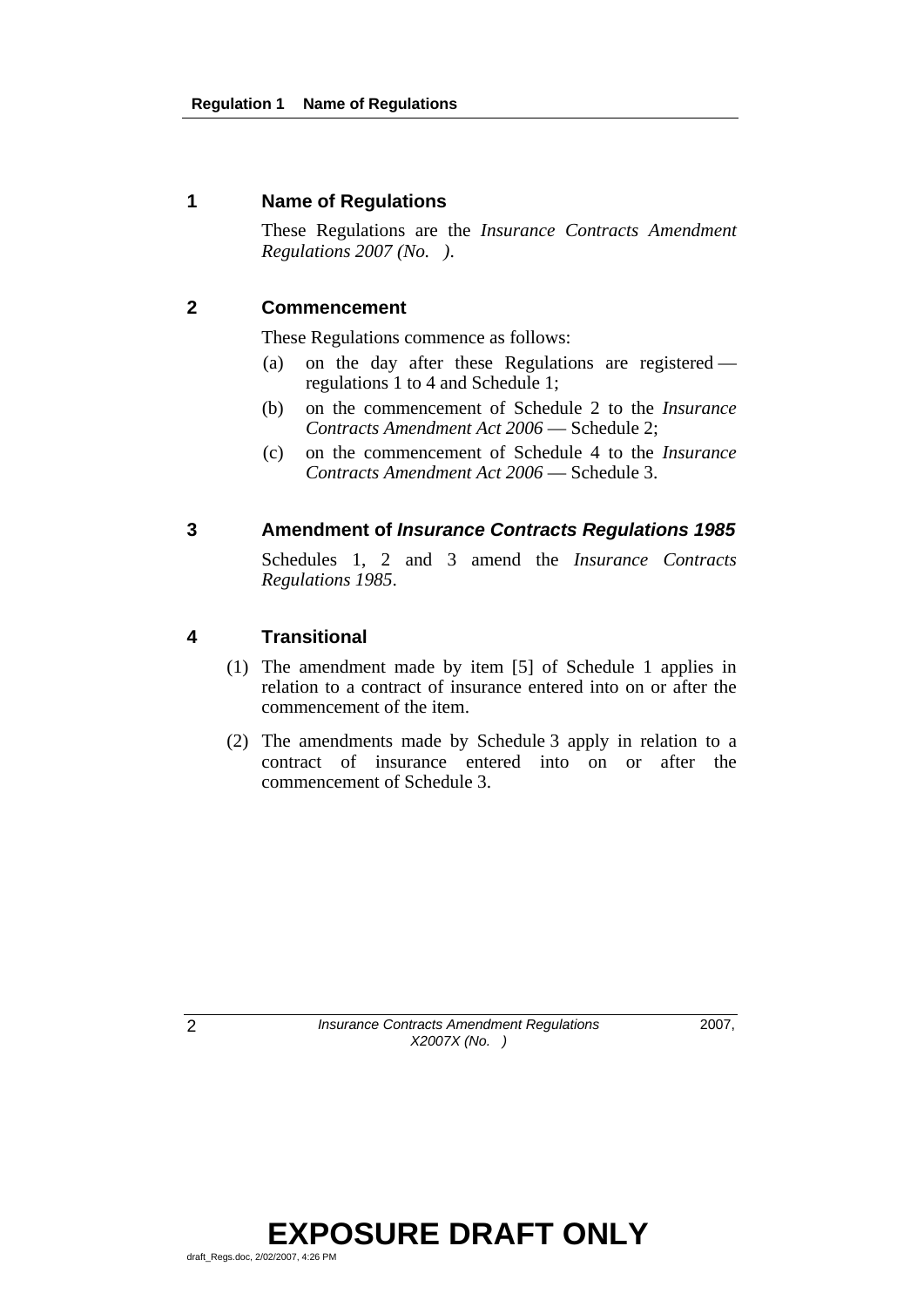# **Schedule 1 Amendments commencing on day after registration**

(regulation 3)

## **[1] Part I, heading**

*substitute* 

## **Part 1** Preliminary

## **[2] Subregulation 2 (1), before definition of** *accidental damage*

*insert* 

*10-year Treasury Bond yield* means the rate known as the 10-year Treasury Bond yield, published by the Reserve Bank of Australia.

## **[3] Subregulation 2 (1), after definition of** *expropriation*

*insert* 

*half-financial year* means a period of 6 months starting on 1 January or 1 July.

## **[4] Regulation 2B**

*substitute* 

## **2B Eligible contracts of insurance (Act s 21A (5))**

 (1) A contract of insurance is an *eligible contract of insurance* if it is wholly in a class of contracts that is declared to be a class of contracts in relation to which Division 1 of Part V of the Act applies.

2007, *Insurance Contracts Amendment Regulations X2007X (No. )* 

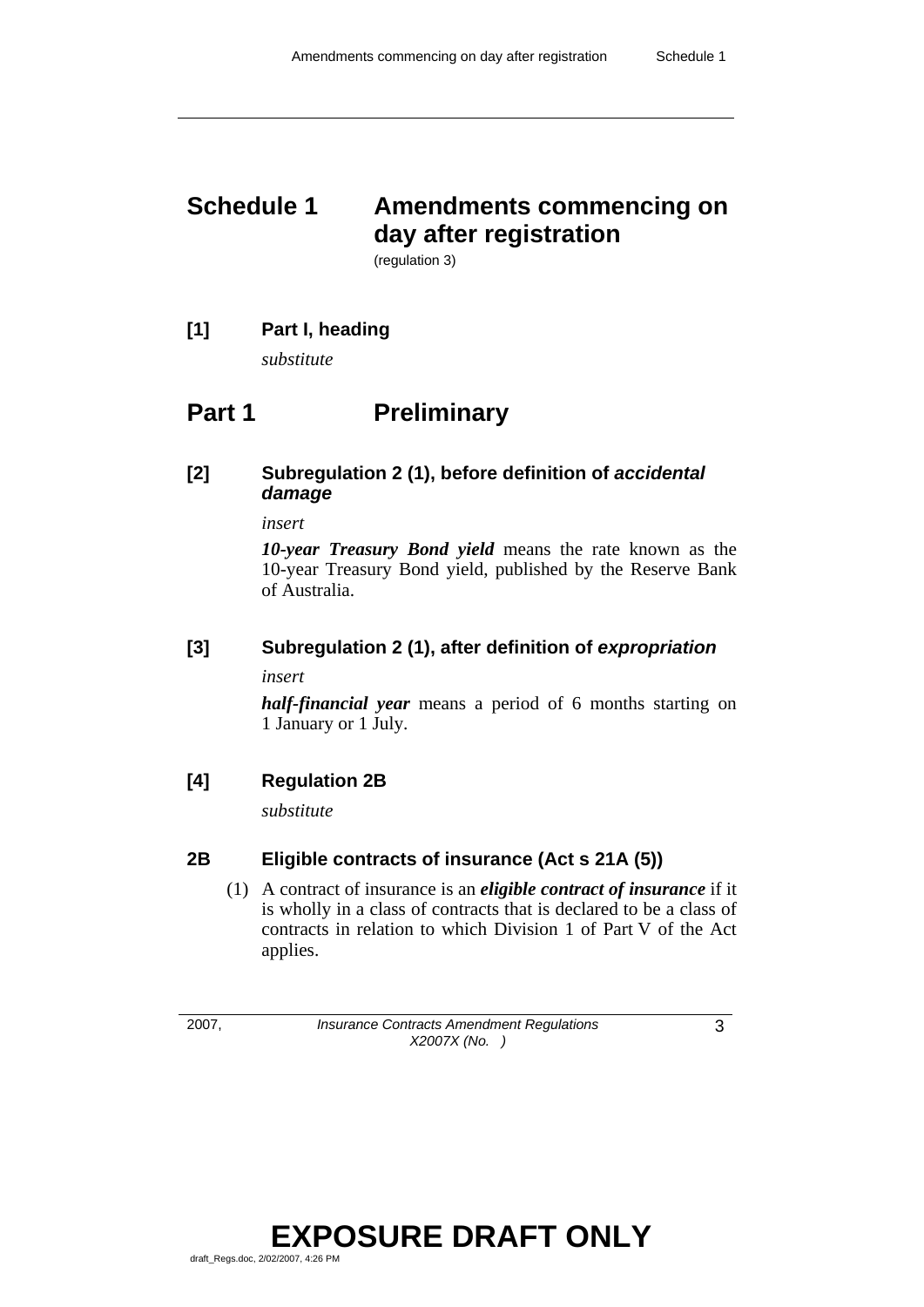*Note* The following regulations declare certain classes of insurance contracts for Division 1 of Part V of the Act:

- regulation 5 (motor vehicle insurance)
- regulation 9 (home buildings insurance)
- regulation 13 (home contents insurance)
- regulation 17 (sickness and accident insurance)
- regulation 21 (consumer credit insurance)
- regulation 25 (travel insurance).

### (2) A contract of insurance is an *eligible contract of insurance* if:

- (a) it is not mentioned in subregulation (1); and
- (b) the insurer, before the contract is entered into, gives to the insured:
	- (i) a written notice in accordance with the form set out in Part 3 of Schedule 1; or
	- (ii) an oral notice in accordance with the words set out in Schedule 2; or
	- (iii) a notice otherwise complying with subsection 22 (1) of the Act clearly informing the insured of the general nature and effect of the duty of disclosure and the general nature and effect of section 21A of the Act.

## **[5] Regulation 4**

*substitute* 

## **4 Prescribed rate of interest — subparagraph 30 (2) (b) (i) of the Act**

 For subparagraph 30 (2) (b) (i) of the Act, the prescribed rate of interest is the rate equal to the 10-year Treasury Bond yield at the end of the half-financial year immediately before the making of the repayment mentioned in that subparagraph.

4 *Insurance Contracts Amendment Regulations X2007X (No. )* 

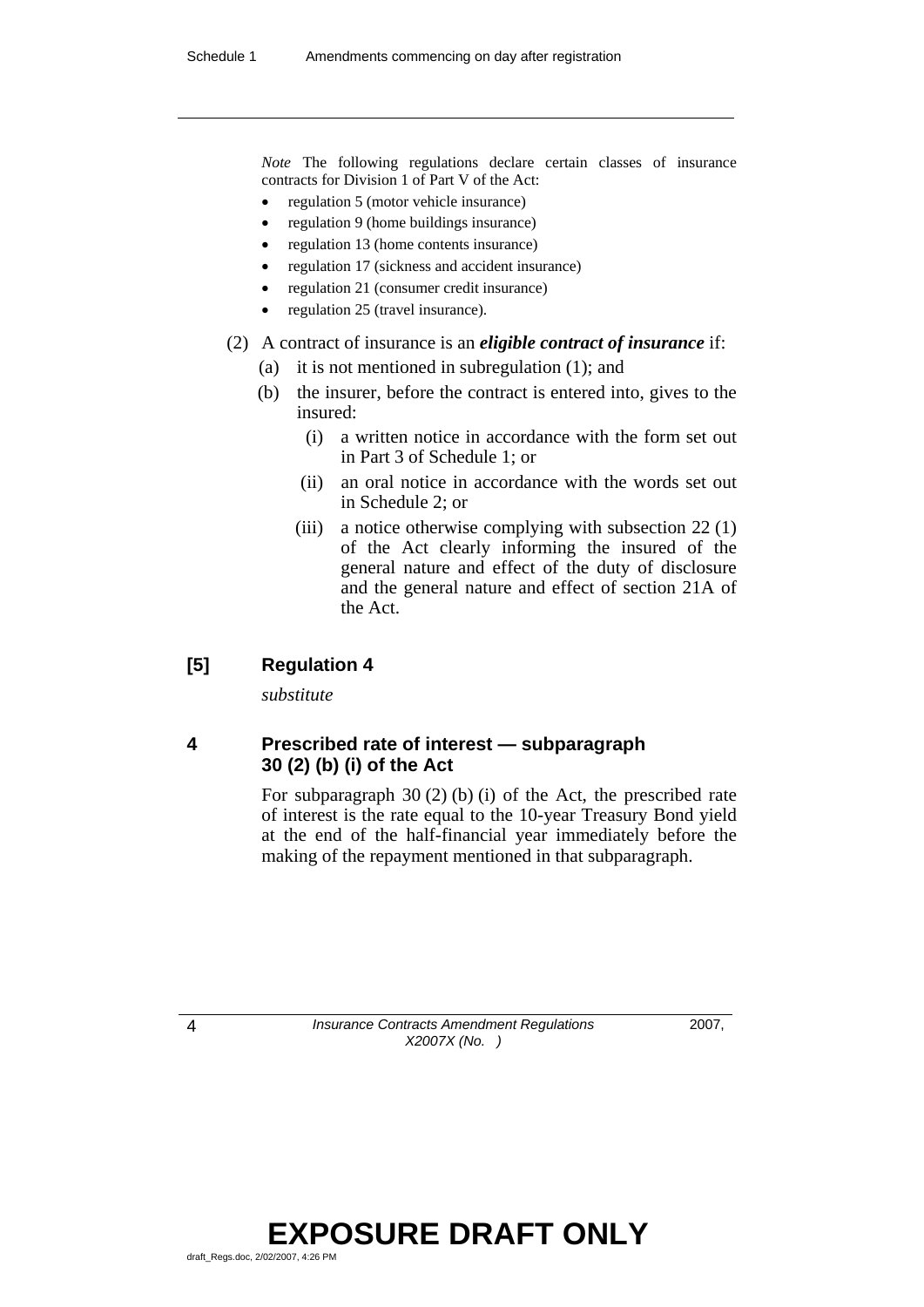# **[6] Part II, heading**

*substitute* 

## **Part 2 Standard cover**

## **[7] Part III, heading**

*substitute* 

## **Part 3 Miscellaneous**

**[8] Subregulation 32 (1)** 

*omit*  3% *insert*  5%

## **[9] Subregulation 32 (2)**

*omit* 

## **[10] Subregulation 32 (3)**

*renumber as subregulation 32 (2)* 

2007, *Insurance Contracts Amendment Regulations X2007X (No. )* 

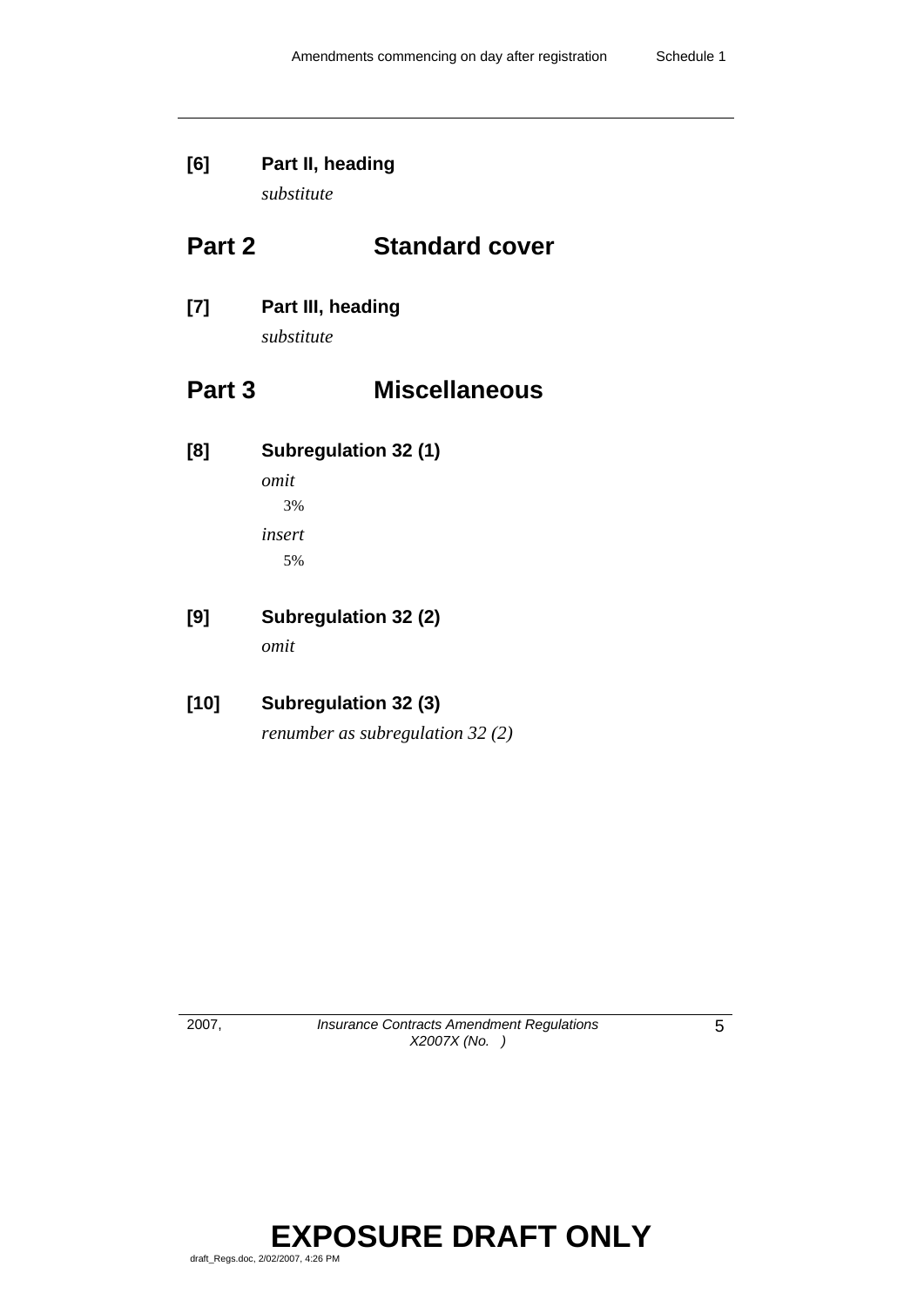## **Schedule 2 Amendment commencing on commencement of Schedule 2 to the** *Insurance Contracts Amendment Act 2006*

(regulation 3)

## **[1] After Part 3**

*insert* 

## **Part 4 Electronic communications**

## **34 Requirements for electronic communications**

- (1) For section 72 of the Act, if a notice or other document under the Act is given by electronic communication, the communication:
	- (a) must not incorporate any image, message, advertisement or other feature that:
		- (i) distracts, or is reasonably likely to distract, the recipient; or
		- (ii) otherwise reduces or interferes, or is reasonably likely to reduce or interfere, with the recipient's ability to understand the notice or document; and
	- (b) must be presented in a way that clearly identifies the information that is part of the notice or document; and
	- (c) must be presented in a way that would reasonably be expected to enable the recipient to readily be able to scroll through the whole of the notice or document.

6 *Insurance Contracts Amendment Regulations X2007X (No. )* 

2007,

## **EXPOSURE DRAFT ONLY**  draft\_Regs.doc, 2/02/2007, 4:26 PM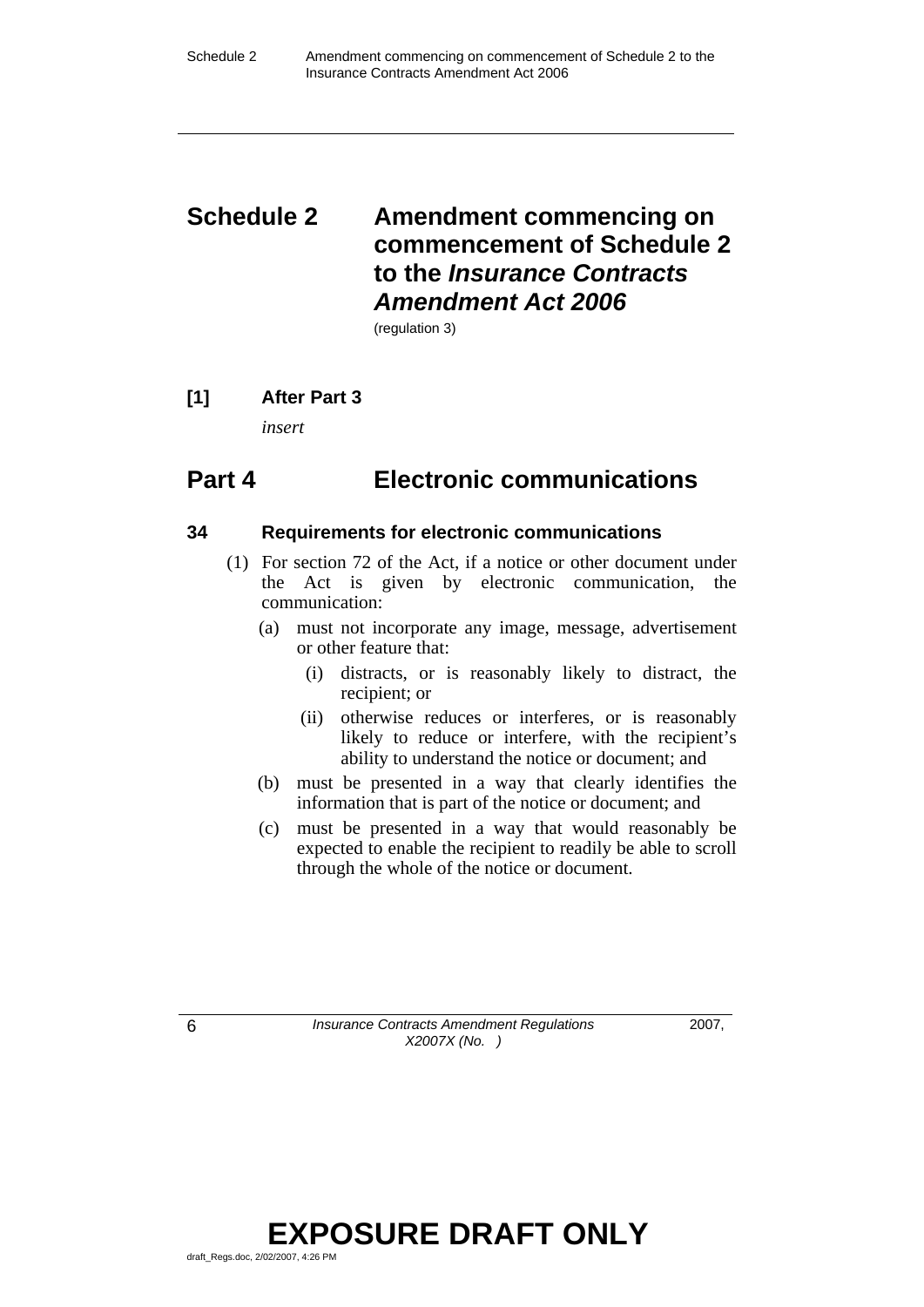- (2) If the electronic communication is given by an insurer, the communication must also show:
	- (a) a full address (not a post office box); and
	- (b) a telephone number;

at which the insurer may be contacted.

2007, *Insurance Contracts Amendment Regulations X2007X (No. )* 

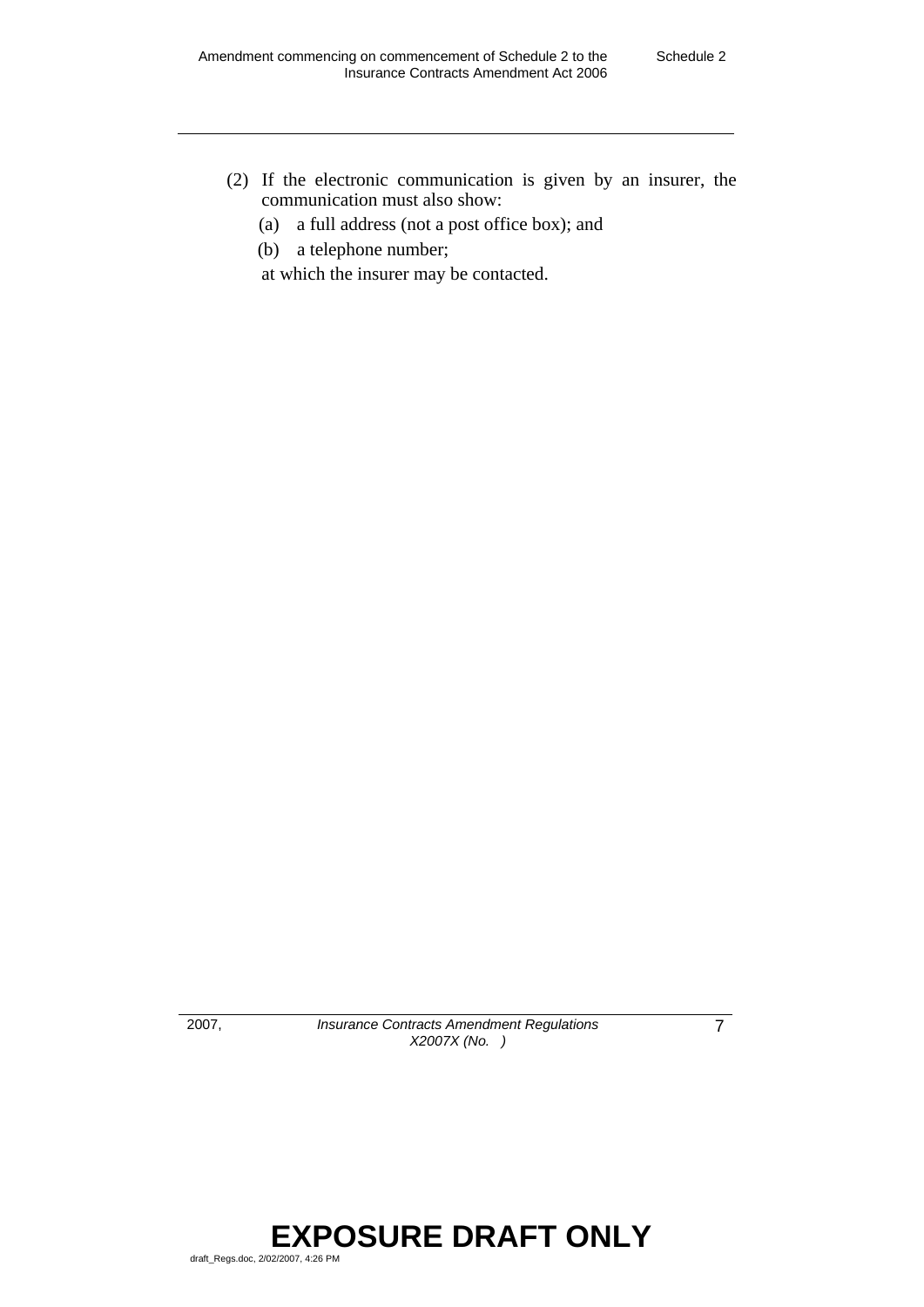## **Schedule 3 Amendments commencing on commencement of Schedule 4 to the** *Insurance Contracts Amendment Act 2006*

(regulation 3)

## **[1] Regulation 3**

*substitute* 

## **3 Notice of duty of disclosure**

- (1) The form of writing that may be used to inform an insured of the matters mentioned in subsection 22 (1) of the Act is:
	- (a) for a contract of insurance that is not a contract of life insurance within the meaning of section 29 of the Act the form set out in Part 1 of Schedule 1; and
	- (b) for a contract of life insurance within the meaning of section 29 of the Act — the form set out in Part 2 of Schedule 1; and
	- (c) for an eligible contract of insurance the form set out in Part 3 of Schedule 1.
- (2) The words that may be used to inform an insured orally of the matters mentioned in subsection 22 (1) of the Act for a contract of insurance are set out in Schedule 2.

*Note* Section 69 of the Act provides for the circumstances in which information that is required by other provisions of the Act to be given in writing may be given orally.

8 *Insurance Contracts Amendment Regulations X2007X (No. )* 

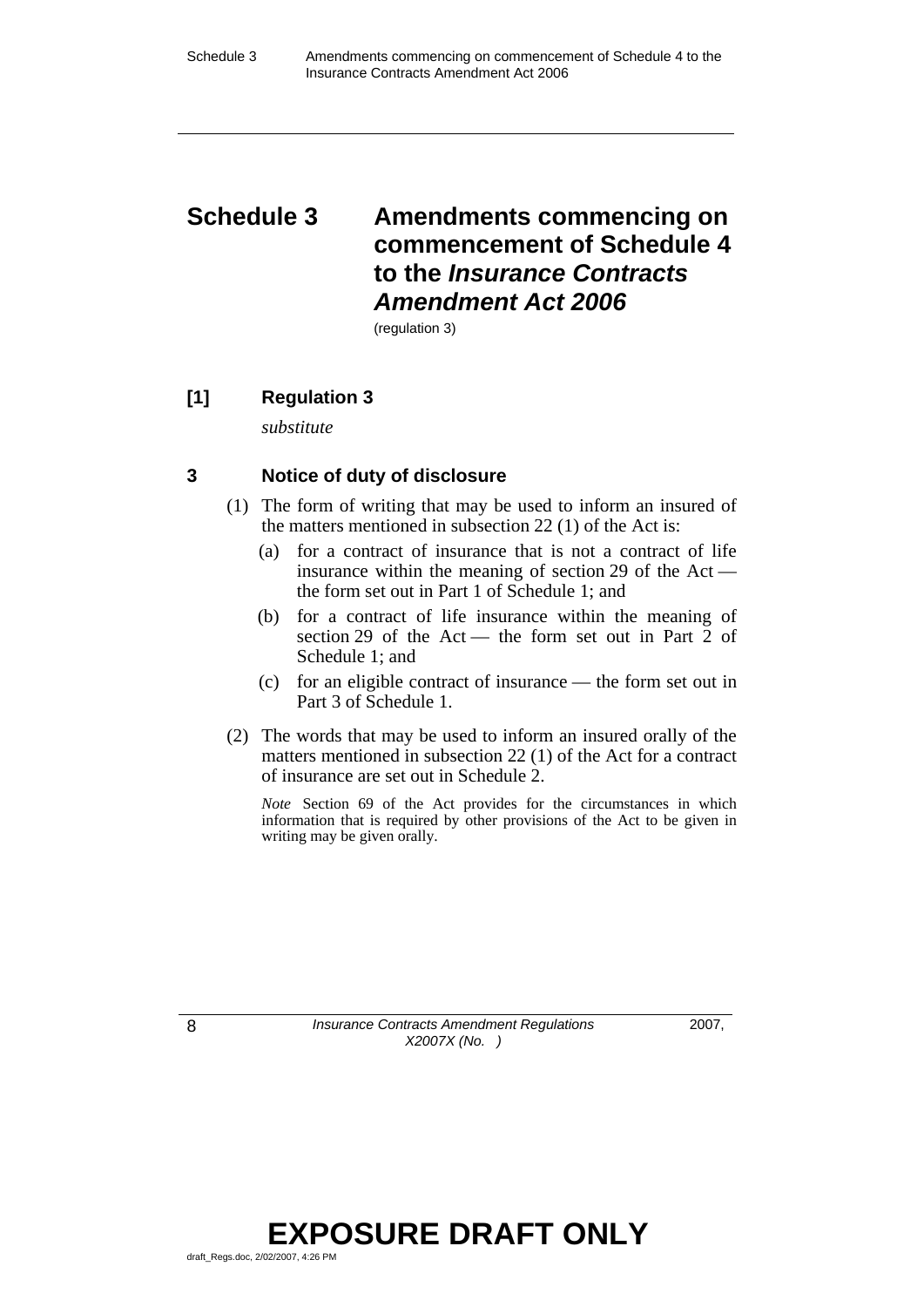## **[2] Schedules 1 and 2**

*substitute* 

## **Schedule 1 Writing to inform insureds of general nature and effect of duty of disclosure**

(subregulation 3 (1))

## **Part 1 Contracts of insurance (other than contracts of life insurance within the meaning of section 29 of the Act)**

## **Your duty of disclosure**

Before you enter into a contract of insurance with an insurer, you have a duty, under the *Insurance Contracts Act 1984*, to disclose to the insurer every matter that you know, or could reasonably be expected to know, is relevant to the insurer's decision whether to accept the risk of the insurance and, if so, on what terms.

You have the same duty to disclose those matters to the insurer before you renew, extend, vary or reinstate a contract of insurance.

Your duty, however, does not require disclosure of matter:

- that diminishes the risk to be undertaken by the insurer; or
- that is of common knowledge; or
- that your insurer knows or, in the ordinary course of its business, ought to know; or
- as to which compliance with your duty is waived by the insurer.

## **When the duty applies**

The duty to disclose a matter applies until the proposed contract is entered into.

2007, *Insurance Contracts Amendment Regulations X2007X (No. )* 

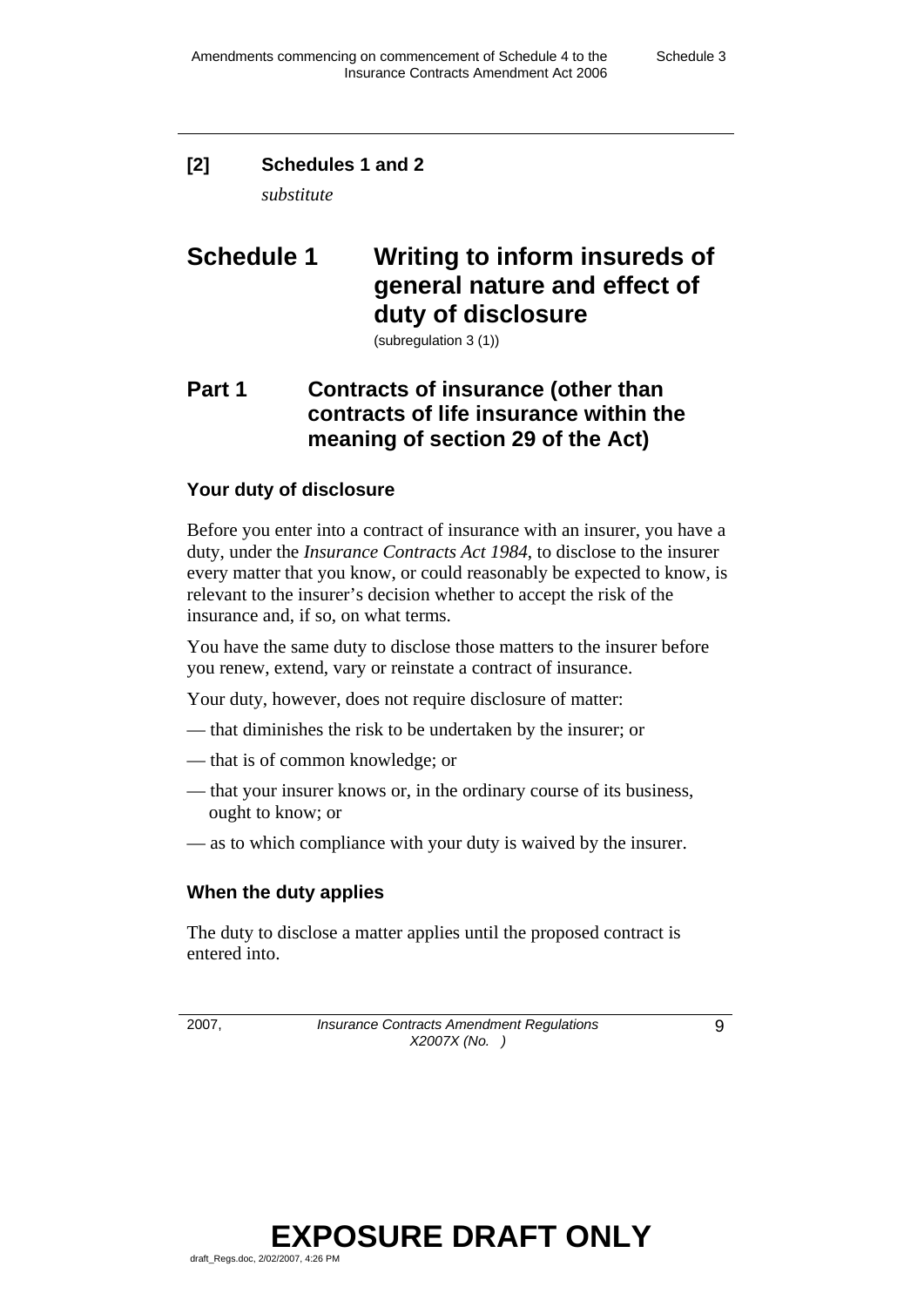## **Non-disclosure**

If you fail to comply with your duty of disclosure or make a misrepresentation to the insurer, the insurer may be entitled to reduce its liability under the contract in relation to a claim and/or may cancel the contract.

If the non-disclosure or misrepresentation is fraudulent, the insurer may also have the option of refusing to pay a claim and treating the contract as never having worked.

## **Part 2 Contracts of life insurance (within the meaning of section 29 of the Act)**

## **Your duty of disclosure**

Before you enter into a contract of life insurance with an insurer, you have a duty, under the *Insurance Contracts Act 1984*, to disclose to the insurer every matter that you know, or could reasonably be expected to know, is relevant to the insurer's decision whether to accept the risk of the insurance and, if so, on what terms.

You have the same duty to disclose those matters to the insurer before you extend, vary or reinstate a contract of life insurance.

Your duty, however, does not require disclosure of a matter:

- that diminishes the risk to be undertaken by the insurer; or
- that is of common knowledge; or
- that your insurer knows or, in the ordinary course of its business, ought to know; or
- as to which compliance with your duty is waived by the insurer.

## **Duty of disclosure by life insureds**

If, under the contract, the life of someone else will be insured, that person has the same duty to disclose matters to the insurer as the person who enters into the contract.

10 *Insurance Contracts Amendment Regulations X2007X (No. )* 

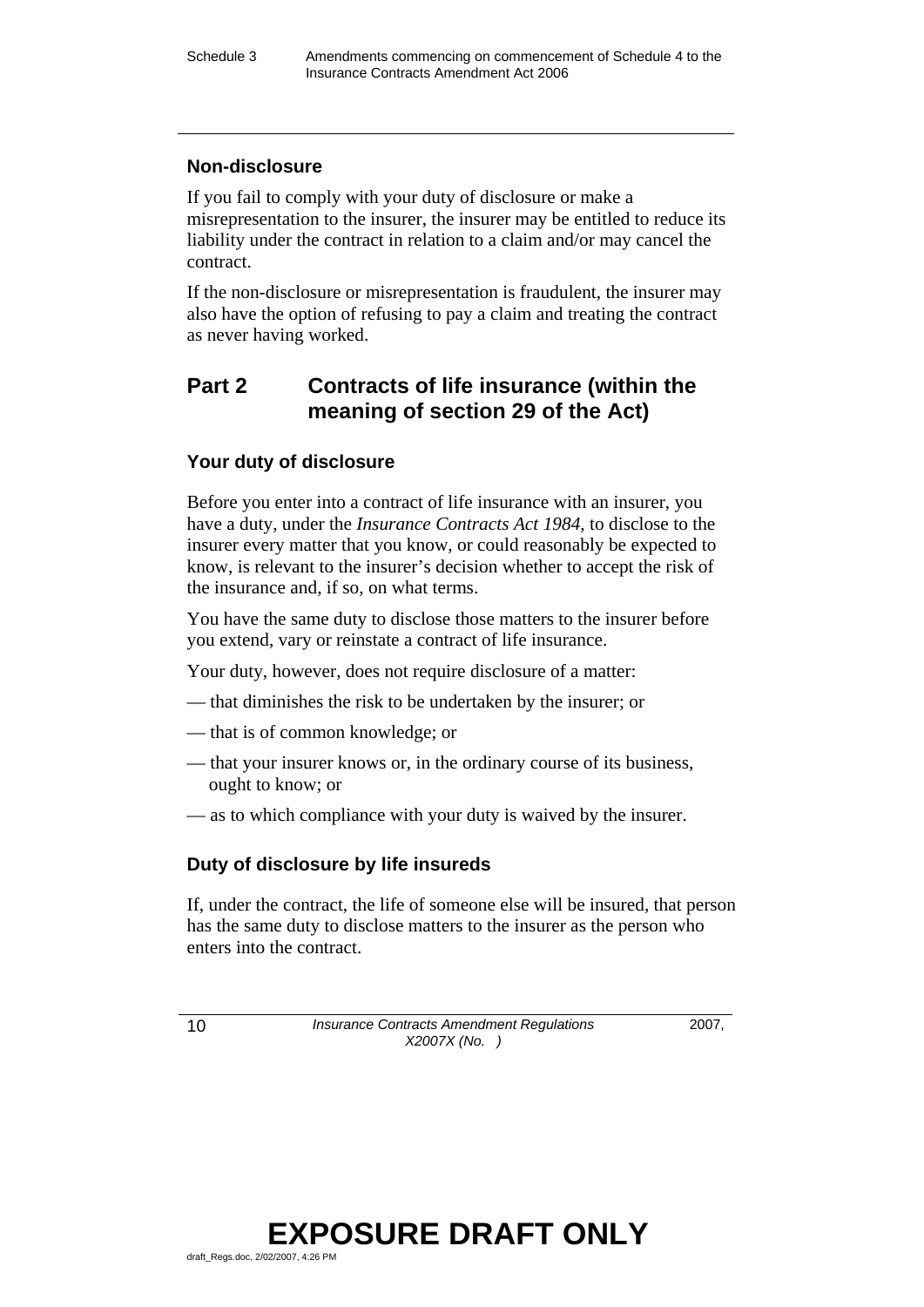The matters that must be disclosed by the other person are the ones explained above under the heading '**Your duty of disclosure**'.

If the other person fails to disclose a matter or makes a misrepresentation, this will be treated as if the person who entered into the contract failed to disclose a matter or made a misrepresentation.

### **When the duty applies**

The duty to disclose a matter applies until the proposed contract is entered into.

### **Non-disclosure**

If there is a failure to comply with the duty of disclosure or a misrepresentation is made (whether by you or by someone else whose life is insured under the contract), the insurer may be entitled to refuse to pay a claim and/or treat the contract as never having worked or to reduce its liability under the contract.

If the insurer would not have entered into the contract on any terms if the failure or misrepresentation had not occurred, the insurer may treat the contract as never having worked within 3 years of entering into it.

An insurer who is entitled to treat the contract as never having worked may, within 3 years of entering into the contract, choose not to treat it as never having worked but to reduce the sum insured in accordance with a formula that takes into account the premium that would have been payable if the failure or misrepresentation had not occurred.

If the failure or misrepresentation is fraudulent, the insurer may, at any time, treat the contract as never having worked.

2007, *Insurance Contracts Amendment Regulations X2007X (No. )* 

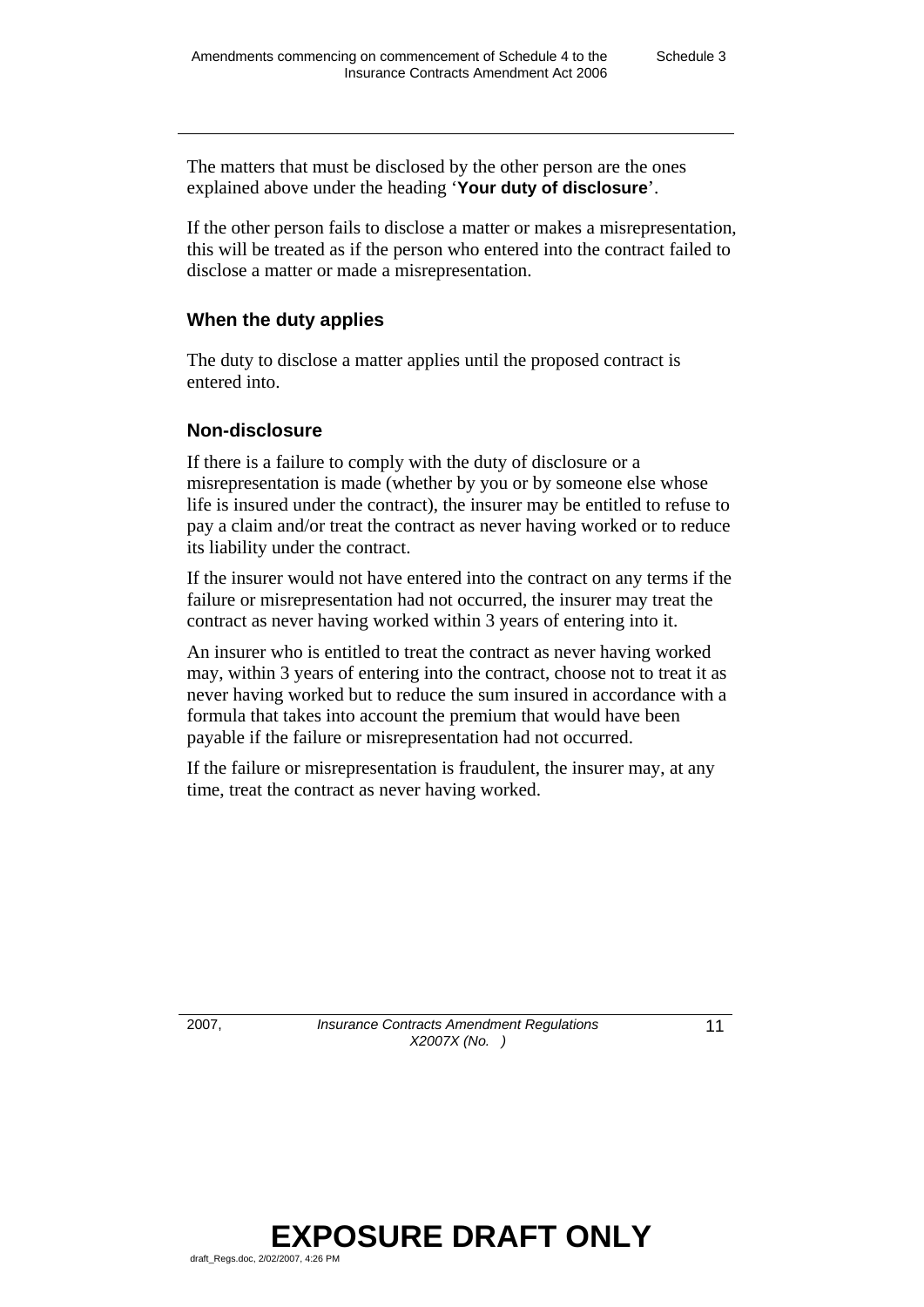## **Part 3 Certain eligible contracts of insurance**

### **What you must tell us**

When answering our questions, you must be honest. You have a duty under law to tell us anything known to you and which a reasonable person in the circumstances would include in answer to the question.

We will use the answers in deciding whether to insure you and anyone else to be insured under the policy, and on what terms.

### **When the duty applies**

The duty of disclosure applies until the proposed contract is entered into.

## **Who needs to tell us**

It is important that you understand you are answering our questions in this way for yourself and anyone else whom you want to be covered by the policy.

### **If you do not tell us**

If you do not answer our questions in this way, we may reduce or refuse to pay a claim, or cancel the policy. If you answer our questions fraudulently, we may refuse to pay a claim and treat the policy as never having worked.

12 *Insurance Contracts Amendment Regulations X2007X (No. )*